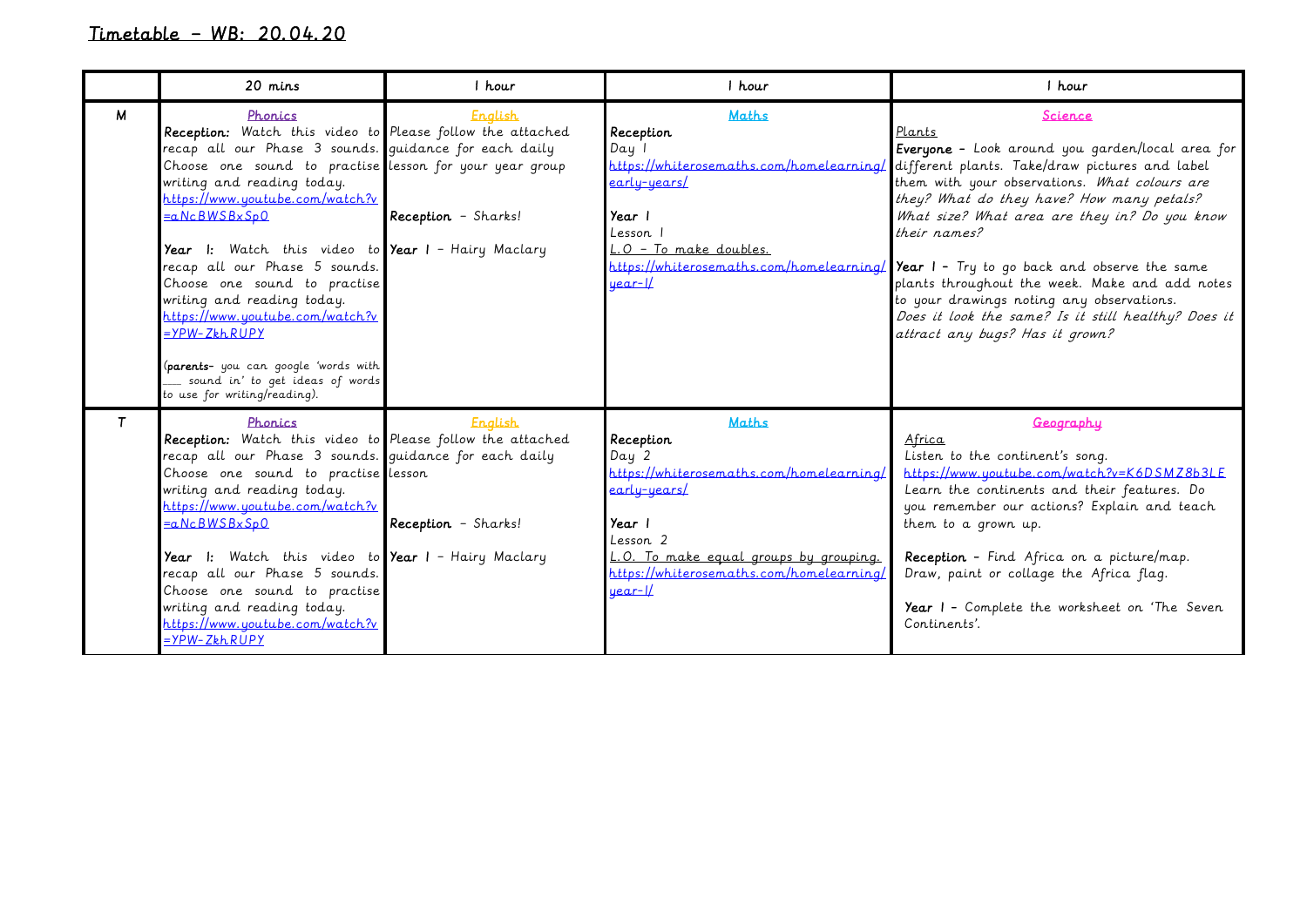| W   | Phonics<br>Reception: Watch this video to Please follow the attached<br>recap all our Phase 3 sounds. quidance for each daily<br>Choose one sound to practise lesson<br>writing and reading today.<br>https://www.youtube.com/watch?v<br>=aNcBWSBxSp0                                                                                                             | <b>English</b><br>Reception - Sharks!                                                                                              | <b>Maths</b><br>Reception<br>Day <sub>3</sub><br>https://whiterosemaths.com/homelearning/mask. Examples -<br>early-years/<br>Year I<br>Lesson 3 | Art<br>Africa<br>Design, and if possible, make an African tribal                                                                                                                                                                                                                                                                                                                                                                                                                                                                                                                                                       |
|-----|-------------------------------------------------------------------------------------------------------------------------------------------------------------------------------------------------------------------------------------------------------------------------------------------------------------------------------------------------------------------|------------------------------------------------------------------------------------------------------------------------------------|-------------------------------------------------------------------------------------------------------------------------------------------------|------------------------------------------------------------------------------------------------------------------------------------------------------------------------------------------------------------------------------------------------------------------------------------------------------------------------------------------------------------------------------------------------------------------------------------------------------------------------------------------------------------------------------------------------------------------------------------------------------------------------|
|     | Year I: Watch this video to Year I - Hairy Maclary<br>recap all our Phase 5 sounds.<br>Choose one sound to practise<br>writing and reading today.<br>https://www.youtube.com/watch?v<br>-YPW-ZkhRUPY                                                                                                                                                              |                                                                                                                                    | L.O - To make equal groups by sharing.<br>https://whiterosemaths.com/homelearning/<br><u>year-1/</u>                                            |                                                                                                                                                                                                                                                                                                                                                                                                                                                                                                                                                                                                                        |
| Th. | Phonics<br>Reception: Watch this video to<br>practise reading our Phase 3<br>tricky words. Choose a few of<br>the tricky words to practise<br>spelling.<br>https://www.youtube.com/watch?v<br>=TvMyssfAUx0<br>Year I: Use the spelling list on<br>dojo to recap reading Phase 4<br>& 5 tricky words.<br>Choose a few of the tricky<br>words to practise spelling. | <b>English</b><br>Please follow the attached<br>quidance for each daily<br>lesson<br>Reception - Sharks!<br>Year I - Hairy Maclary | <b>Maths</b><br>Reception<br>Day 4<br>early-years/<br>Year I<br>Lesson 4<br>L.O - To find a half.<br>uear-IL                                    | Spread the Word - Messages/ News<br>Talk about messages and your experience of<br>https://whiterosemaths.com/homelearning/ passing on messages/news. What might be the<br>best way to pass on a message or good news.<br>Read the story about Snowy the cat below and<br>answer the questions.<br>https://whiterosemaths.com/homelearning/ Reception - Think of a piece of good news you'd<br>like to share with me. Think of a way to pass on<br>your message to me and let me know.<br>Year I - Write a list of the different ways you<br>can pass on a message. Which ones do you think<br>are most effective, why? |
| F.  | Phonics<br>Spelling Test<br>Ask a grown up to test you on<br>5-10 words from our spelling<br>list.                                                                                                                                                                                                                                                                | <b>English</b><br>Please follow the attached<br>quidance for each daily<br>lesson<br>Reception - Sharks!<br>Year I - Hairy Maclary | <b>Maths</b><br>Reception<br>Day 5<br>early-years/<br>Year I<br>Friday Maths Challengel<br>https://whiterosemaths.com/homelearning/<br>uear-1/  | Computing<br>Purple Mash activity<br>Everyone - If possible, go onto purplemash.co.uk<br>https://whiterosemaths.com/homelearning/ There you will find a task has been set for you<br>called 'All about me'.<br>Create a poster all about you. Use the headings<br>and the photographs already on there to give you<br>some ideas.<br>Make sure to 'save' and 'hand in' your poster<br>once you are done so I can see it.                                                                                                                                                                                               |